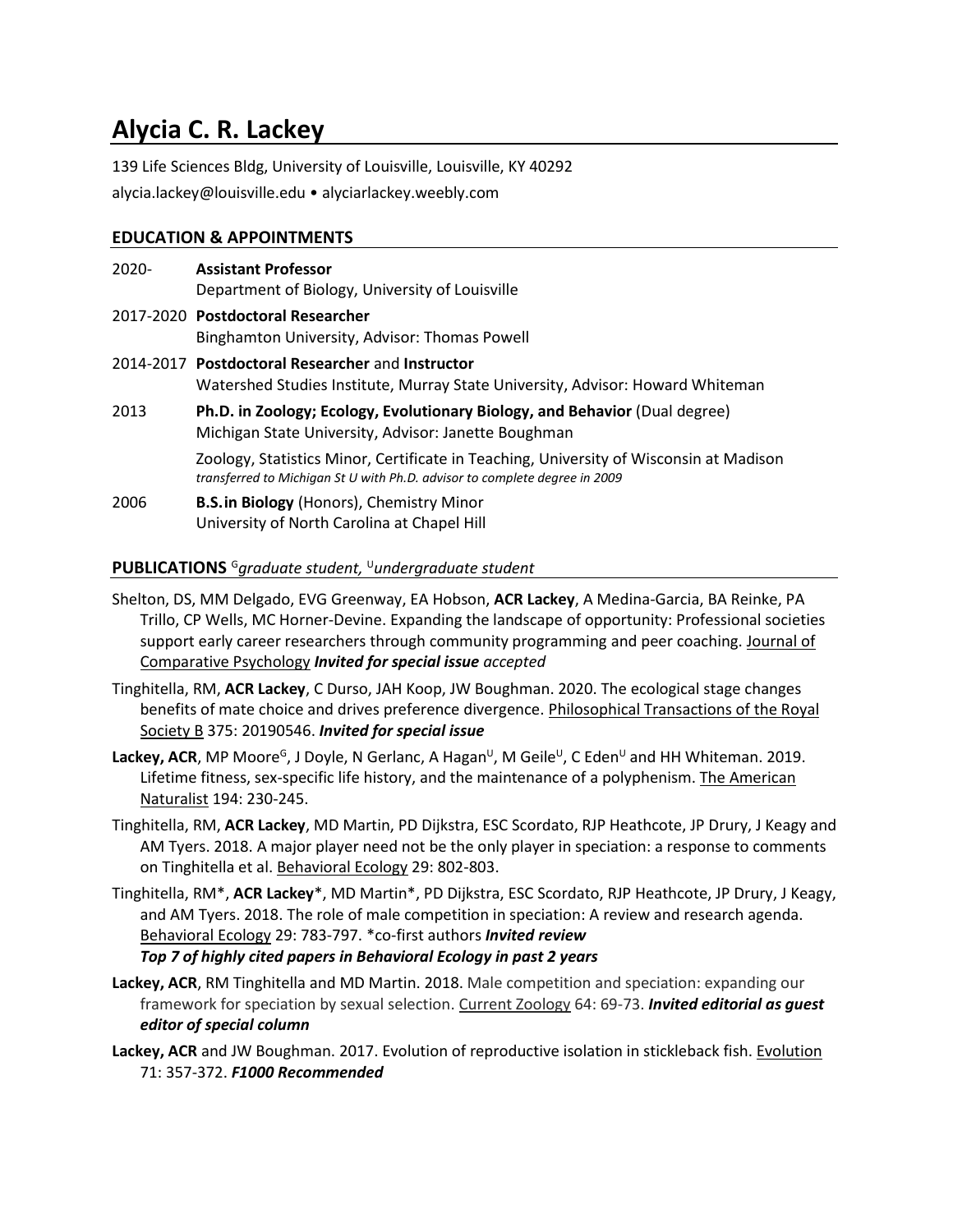- **Lackey, ACR** and JW Boughman. 2014. Female discrimination against heterospecific mates does not depend on mating habitat. Behavioral Ecology 25: 1256-1267.
- **Lackey, ACR** and JW Boughman. 2013. Loss of sexual isolation in a hybridizing stickleback species pair. Current Zoology 59: 591-603*.*
- **Lackey, ACR** and JW Boughman. 2013. Divergent sexual selection via male competition: ecology is key. Journal of Evolutionary Biology 26: 1611-1624*. Editor's choice article*
- Kozak GM, ML Head, **ACR Lackey** and JW Boughman. 2013. Sequential mate choice and sexual isolation in threespine stickleback species. Journal of Evolutionary Biology 26: 130-140.
- Pfennig KS, AJ Chunco and **ACR Lackey**. 2007. Ecological selection and hybrid fitness: hybrids succeed on parental resources. Evolutionary Ecology Research 9: 341-354.

#### *In review & revision*

**Lackey, ACR**, HH Whiteman. Experimental warming reduces body mass but not reproductive investment. Ecology *in review*

#### *In preparation*

- **Lackey, ACR**, GJ Ragland, DA Hahn, JL Feder, THQ Powell. Climate change shifts life cycles and increases gene flow between diverging host races of *Rhagoletis pomonella* with cascading effects on wasp parasitoids.
- Lackey, ACR, AC Murray<sup>U</sup>, NA Mirza<sup>U</sup>, THQ Powell. The role of sexual isolation during rapid ecological divergence.

#### **GRANTS & FELLOWSHIPS**

|               | 2016-2017 National Science Foundation, IOS Meeting Proposal "Meeting: Travel support for diverse<br>early career scientists to attend the 16th Congress of the International Society for<br>Behavioral Ecology, University of Exeter, UK, 2016," PI: ACR Lackey, Co-PIs: MD Martin, RM<br>Tinghitella, \$20,000 (travel awardees selected through application process based on<br>promoting diversity in science and accomplishments in research, teaching, and outreach) |
|---------------|---------------------------------------------------------------------------------------------------------------------------------------------------------------------------------------------------------------------------------------------------------------------------------------------------------------------------------------------------------------------------------------------------------------------------------------------------------------------------|
|               | 2011-2012 Sigma Delta Epsilon-Graduate Women in Science Research Fellowship, \$6600                                                                                                                                                                                                                                                                                                                                                                                       |
|               | 2010-2013 National Science Foundation GK-12 Fellowship (STEM Graduate students in K-12<br>classrooms) (3x), Michigan St U, Kellogg Biological Station, \$72,500                                                                                                                                                                                                                                                                                                           |
|               | 2010-2013 Dissertation Fellowship (3x), Michigan St U, College of Natural Science, \$18,000                                                                                                                                                                                                                                                                                                                                                                               |
| 2010          | John R. Shaver Research Fellowship, Michigan St U, Zoology Department, \$1,200                                                                                                                                                                                                                                                                                                                                                                                            |
|               | 2008-2009 Emlen Research Fellowship (2x), UW-Madison, Department of Zoology, \$10,000                                                                                                                                                                                                                                                                                                                                                                                     |
| 2007          | National Science Foundation Graduate Research Fellowship, Honorable Mention                                                                                                                                                                                                                                                                                                                                                                                               |
| <b>AWARDS</b> |                                                                                                                                                                                                                                                                                                                                                                                                                                                                           |
| 2013          | Distinguished Student Speaker Award, Michigan St U, Ecology, Evol. Biology, & Behavior                                                                                                                                                                                                                                                                                                                                                                                    |

*(one out of ~100 graduate students selected per semester for department seminar)* 2013 **Rachel Carson Silent Spring Award**, Graduate Women in Science Michigan St U chapter, Michigan State University Museum *(six female graduate students selected to have research highlighted in museum exhibit)*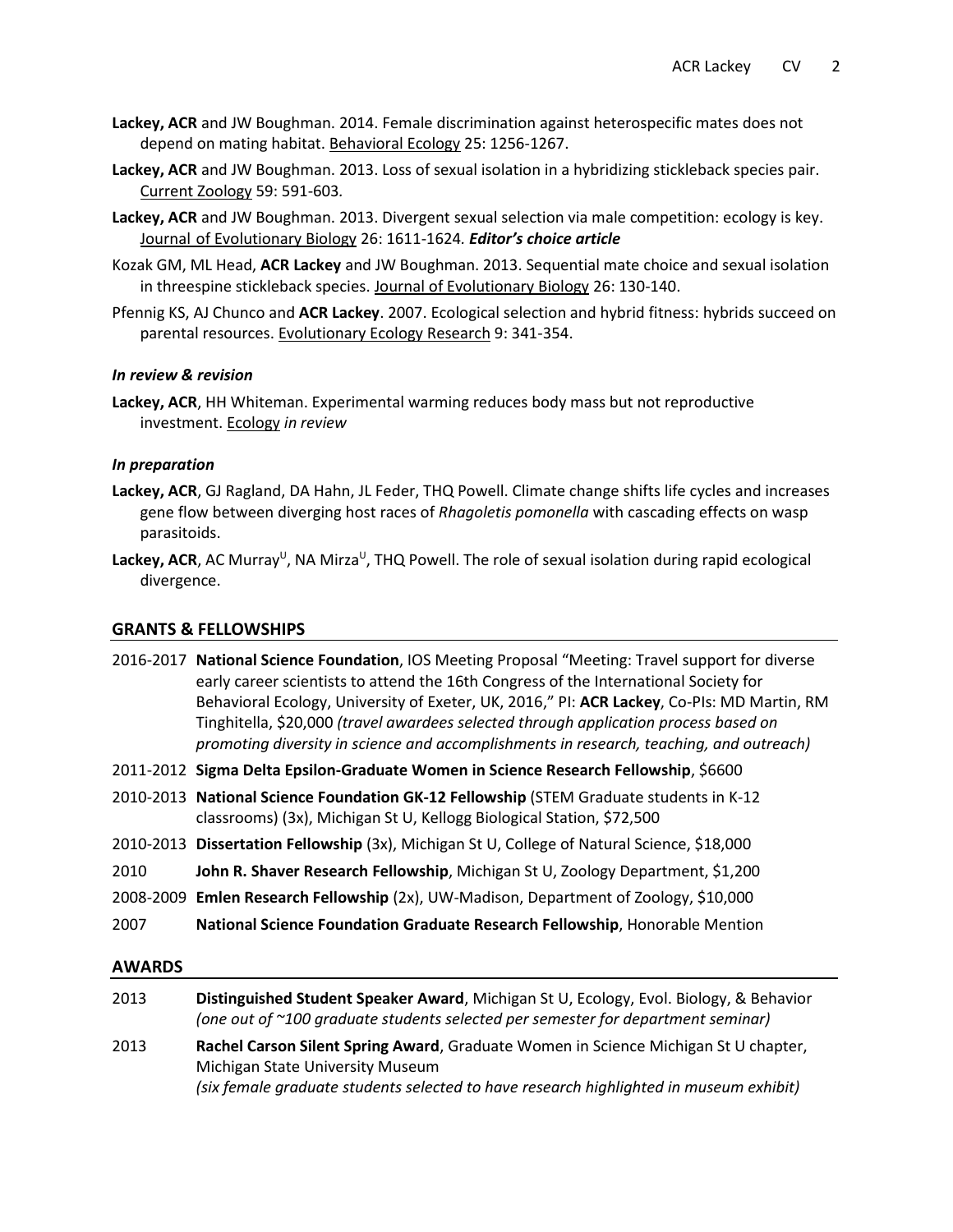## *Travel Awards*

- 2019 NSF Meeting Travel for the International Congress of Entomology 2020
- 2019 Animal Behavior Society
- 2018 Society for the Study of Evolution
- 2010, 2018 European Society for Evolutionary Biology (2x)
- 2014, 2016 International Society for Behavioral Ecology (2x)
- 2012-2013 BEACON Center for Evolution in Action, Michigan St U (2x)
- 2012 Graduate Women in Science
- 2012 Council of Graduate Students, Michigan St U
- 2011-2013 GK-12, Michigan St U, Kellogg Biological Station (3x)
- 2010-2013 Ecology, Evolutionary Biology, and Behavior, Michigan St U (4x)
- 2010-2013 College of Natural Science, Michigan St U (4x)
- 2010-2012 Graduate School, Michigan St U (3x)
- 2009 John Jefferson Davis Travel Award, UW-Madison, Department of Zoology

# **TEACHING EXPERIENCE**

# *University of Louisville*

Biostatistics, Spring & Fall 2021 Advanced Biostatistics (graduate), Fall 2020

# *Murray State University*

Saving Planet Earth (undergraduate, non-majors), Fall 2014 & 2015, Spring 2017 Principles in Ecology (undergraduate, majors), Fall 2016 Biological Inquiry and Analysis (undergraduate, majors), Spring 2014, 2015, 2016

# *Teaching Assistant*

Ecological Aspects of Animal Behavior, Michigan St U, Fall 2012 & 2013 Ecology Lab, Michigan St U, Spring 2010 Organisms and Populations Lab, Michigan St U, Fall 2009 Human and Animal Relationships, UW-Madison, Spring 2009 Evolution of Behavior, UW-Madison, Fall 2007 & 2008 Introductory Biology Lab, UW-Madison, Fall 2006 & Spring 2008

# *Teaching training programs (3)*

QUBES and InTeGrate Faculty Mentoring Network Participant, Spring 2017 *Customized and implemented data-driven, active learning lessons; discussed teaching and learning approaches in faculty group distributed nationally; published teaching materials* 

GK-12 Teaching Fellow, Michigan St U, Kellogg Biological Station, 2010-2013 *Guided inquiry of topics in biology, chemistry, earth science, and physics, 100s of students*

Teaching Certificate Recipient, Delta Program, UW-Madison, 2008-2009 *Teaching Portfolio (published), Research-as-Teaching Internship, three graduate-level courses*

## *Teaching courses (4)*

*How to Design and Teach Courses Online, Michigan St U, 2010 Research Mentor Training, UW-Madison, Delta Program, 2008 Diversity in the College Classroom, UW-Madison, Delta Program, 2008 Informal Science Education, UW-Madison, Delta Program, 2008*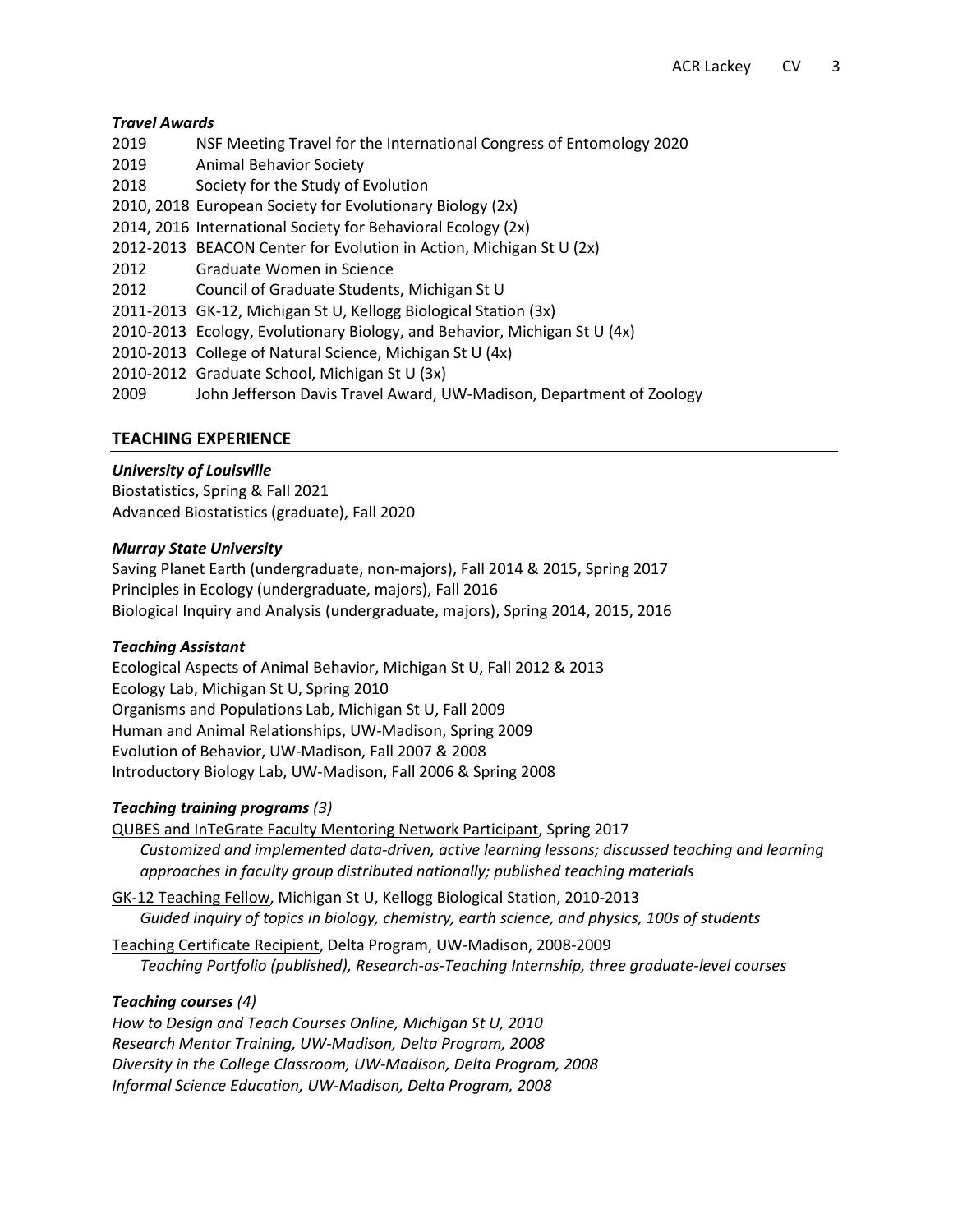#### *Teaching workshops (12)*

*How Can We Identify Implicit Biases in Ourselves and Others? CIRTL Network, 2018 Connecting Cultural Inclusion to Pedagogy, Binghamton U, 2018 Integrating Meaningful Reflection into Course Design, Murray St U, 2016 Purposeful Teaching: Effectively Using Student Groups and Teams, Murray St U, 2015 Making Student Engagement Activities More Meaningful, Murray St U, 2015 Team-based Learning, Murray St U, 2015 Building, Training, and Assessing Student Teams, Michigan St U, 2013 Writing Quality Test Items for Multiple-Choice Tests, Michigan St U, 2009 Active Learning (full day workshop), UW-Madison, 2008 Teaching in Writing-Intensive Courses, UW-Madison, 2006 Assessing Student Performance and Providing Feedback, UW-Madison, 2006 Teaching Natural Science Labs, UW-Madison, Fall 2006*

#### *Guest Lectures (12)*

Biostatistics (2x), Binghamton University, 2018 Ecology (2x), Binghamton University, 2018-19 Ecological Aspects of Animal Behavior (6x), Michigan State University, 2010-13 Human and Animal Relationships, University of Wisconsin-Madison, 2009 Evolution of Behavior, University of Wisconsin-Madison, 2008

## **GRADUATE STUDENTS MENTORED**

# *University of Louisville*

Sophia Anner 2021- Shayna Rosenbloom 2021-

## **UNDERGRADUATE STUDENTS MENTORED** (33)

#### *University of Louisville*

Alyssa Gebhardt. Life history consequences of climate change across latitudes in *Rhagoletis* flies. 2021- Davis Hampson. Life history consequences of climate change across latitudes in *Rhagoletis* flies. 2021- Alex Scheper. Life history consequences of climate change across latitudes in *Rhagoletis* flies. 2021- Alyssa Wilson. Life history consequences of climate change across latitudes in *Rhagoletis* flies. 2021-

## *Binghamton University*

Sophia Hall. How climate change shifts life history timing in *Rhagoletis* flies. 2019- Andrew Lupinski. How climate change shifts life history timing in *Rhagoletis* flies. 2019- Gina Rizzo. How climate change shifts life history timing in *Rhagoletis* flies. 2019- Sydney Silverman. How climate change shifts life history timing in *Rhagoletis* flies. 2019- Steven Silverman. How climate change shifts life history timing in *Rhagoletis* flies. 2019- Nadia Mirza. *Honors thesis*: Adult lifespan differs between *Rhagoletis pomonella* fly populations adapted to different host fruits. 2017-2019 *Poster, Binghamton University's Research Days, 2019*

Alyssa Murray. *Independent research*: Recently diverged populations: has mating preference evolved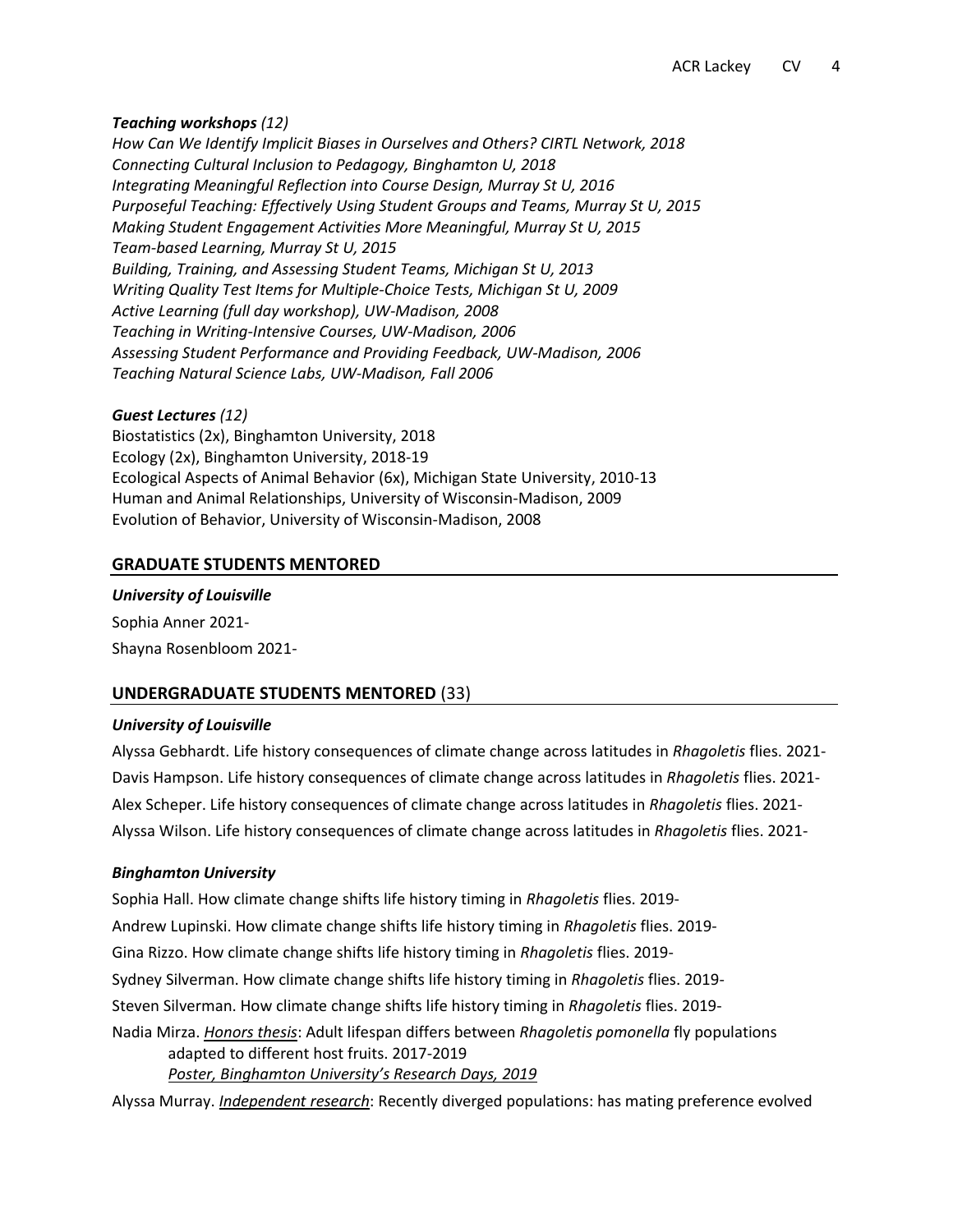within host races? 2017-2019 *Undergraduate Diversity Travel Award, Society for the Study of Evolution, ~\$1300 Poster, Evolution, Providence, RI, 2019 Poster, Binghamton University's Research Days, 2019*

Maria Molina Mera. Testing effects of climate change on fecundity in *Rhagoletis* flies. 2017-2019 Adeenah Ahmed. Consequences of climate change on speciation in *Rhagoletis* flies. 2017-2019 Eden Romeo. Consequences of climate change on speciation in *Rhagoletis* flies. 2017-2019 Wilmer Estevez (post-bac). Consequences of climate change on speciation in *Rhagoletis* flies. 2018 Austin Dukat. Consequences of climate change on speciation in *Rhagoletis* flies. 2017-2018 David Fama. Consequences of climate change on speciation in *Rhagoletis* flies. 2017-2018 Ilana Pyatetsky. Consequences of climate change on speciation in *Rhagoletis* flies. 2017-2018

#### *Murray State University*

Meaghan Fowler. Effects of climate change on salamander life history. 2017 Coty Fields. Effects of climate change on salamander life history. 2016-2017 Matthew Baggott. Effects of climate change on salamander life history. 2016

#### *Michigan State University*

Alexander Fox. Impacts of mating habitat on female mate choice in stickleback fish. 2011-2012 *Best Poster, Michigan State University's Undergraduate Research and Arts Forum, 2012 Undergraduate Research Support Scholarship, College of Natural Science, Fall 2011, \$1000*

Nicole Ross. Gametic and genetic incompatibilities in stickleback fish. 2011 *Undergraduate Research Support Scholarship, College of Natural Science, Summer 2011, \$1000* Paulina Phomvongsa. Gametic and genetic incompatibilities in stickleback fish. 2010-2011

Katherine Woodhams. Morphological changes in hybridizing stickleback fish. 2010

## *University of Wisconsin-Madison*

Anne Janisch. Divergent sexual selection via male competition: ecology is key. 2009 Robert Kitsis. Divergent sexual selection via male competition: ecology is key. 2009 Erik Kopperud. Co-advised. Morphological changes in hybridizing stickleback fish. 2009 Claire Long. Loss of sexual isolation in hybridizing stickleback fish. 2008 Matthew Rounds. Loss of sexual isolation in hybridizing stickleback fish. 2008 Mallory Barnes. Fitness consequences of diet manipulation in stickleback fish. 2007 Andrea Brauer. Fitness consequences of diet manipulation in stickleback fish. 2007 Kevin Loope. Fitness consequences of diet manipulation in stickleback fish. 2007

## **SCHOLARLY PRESENTATIONS**

#### *Symposia Organized*

2016 Male competition and speciation: causes, consequences, and interactions with mate choice and ecology. *International Society for Behavioral Ecology*. Exeter, UK. Organizers: **ACR Lackey**, MD Martin, RM Tinghitella.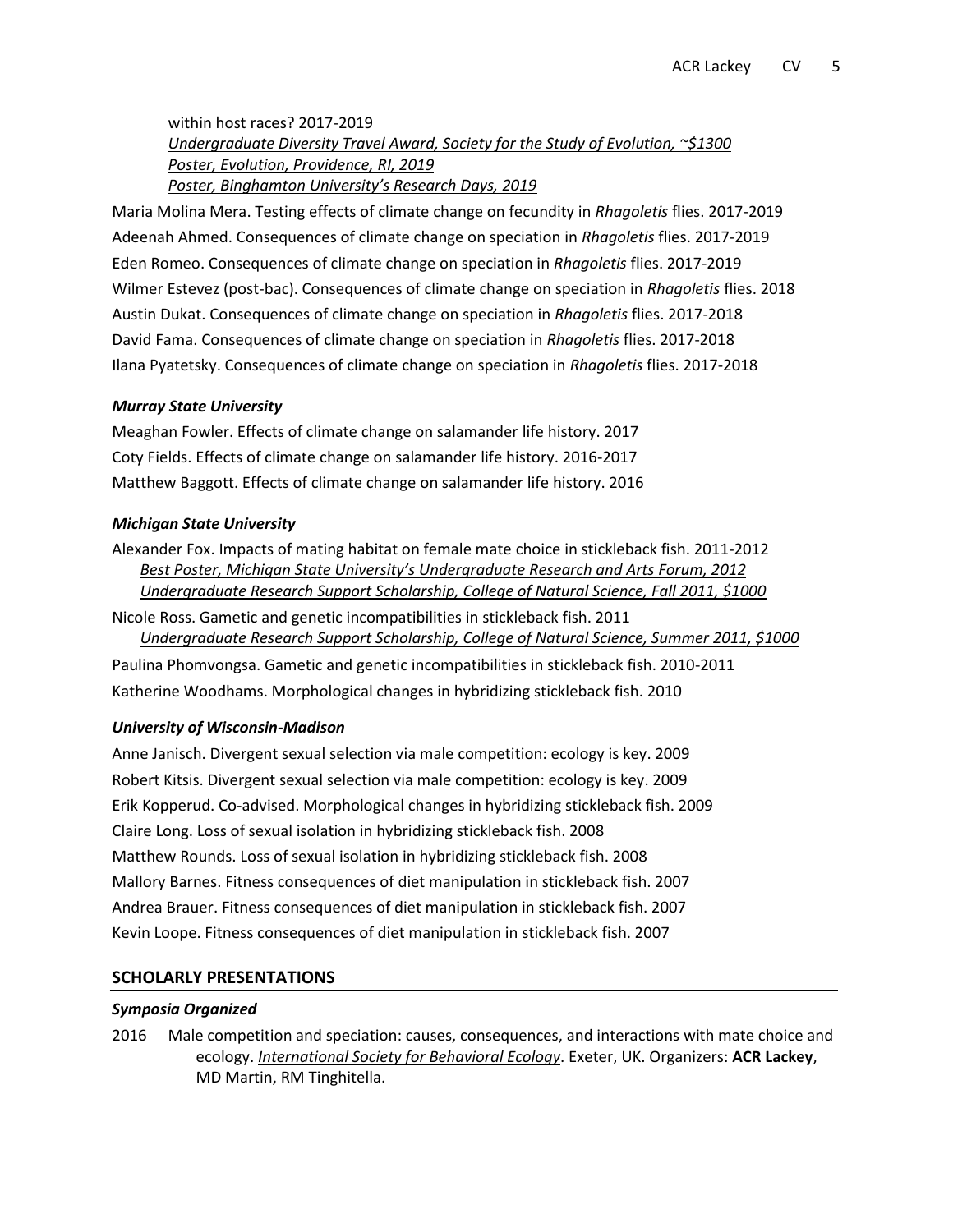#### *Invited talks (21)*

- 2021 Divergent sexual selection via male competition: ecology is key, Penn State University. State College, PA.
- 2020 Response to rapid environmental change: consequences for adaptation, divergence, and species interactions. Northern New Mexico College. Española, NM.
- 2020 Climate change shifts life cycles and increases gene flow between diverging host races of *Rhagoletis pomonella* with cascading effects on wasp parasitoids. XXVI International Congress of Entomology. Helsinki, Finland. *Cancelled due to COVID*
- 2020 Response to rapid environmental change: consequences for adaptation, divergence, and species interactions. *University of Massachusetts - Dartmouth*. Dartmouth, MA.
- 2019 Response to rapid environmental change: consequences for adaptation, divergence, and species interactions. *Southern Oregon University*. Ashland, OR.
- 2019 Response to rapid environmental change: consequences for adaptation, divergence, and species interactions. *Agnes Scott College*. Decatur, GA.
- 2019 Response to rapid environmental change: consequences for adaptation, divergence, and species interactions. *University of Louisville*. Louisville, KY.
- 2018 Understanding how populations adapt and diverge: insights from salamanders, fish, and flies. *Wichita State University*. Wichita, KS.
- 2018 Understanding how populations adapt and diverge: insights from salamanders, fish, and flies. *Moravian College*. Bethlehem, PA.
- 2018 Ecology can promote or hinder divergent evolution. *Binghamton University.* Binghamton, NY.
- 2017 Evolution and ecology interact to promote diversity within populations: fitness consequences in polymorphic salamanders. *Stephen F. Austin University*. Nacogdoches, TX.
- 2017 Divergent vs. convergent sexual selection from male competition: ecology is key. *Evolution*. Portland, OR. *Spotlight symposium on male competition and speciation.*
- 2017 Evolution of reproductive isolation in stickleback fish. *Gordon Research Seminar - Speciation.* Lucca, Italy.
- 2016 How ecology can promote or hinder divergence. *West Chester University.* West Chester, PA.
- 2016 Male competition and speciation: causes, consequences, and interactions with mate choice and ecology. *International Society for Behavioral Ecology*. Exeter, UK.
- 2016 Divergent sexual selection via male competition: ecology is key. *International Society for Behavioral Ecology*. Exeter, UK.
- 2014 Understanding how interactions between ecology and evolution can make or break species. *Ithaca College.* Ithaca, NY.
- 2014 Speciation in stickleback fish: interactions between sexual selection and ecology can make or break species. *Murray State University.* Murray, KY.
- 2013 The lovers and the fighters: when, where, and how do choosy females and aggressive males favor differences between species? *Oberlin College*. Oberlin, OH.
- 2012 In the light of ecology: impacts of habitat on mate choice, male competition, and speciation in stickleback fish. Distinguished Student Speaker, Ecology, Evolutionary Biology, and Behavior, *Michigan State University*. East Lansing, MI.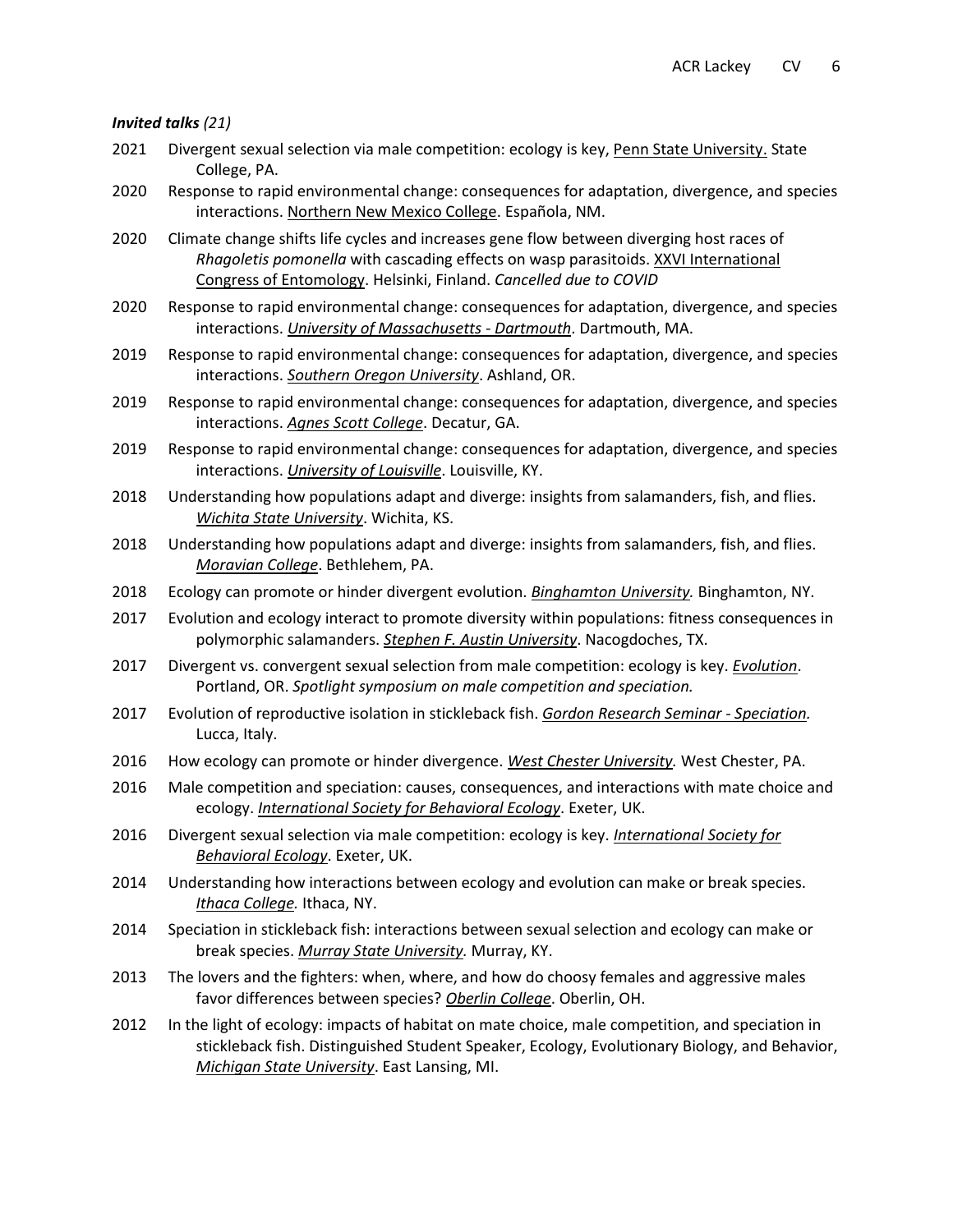2012 Reflections on work-life balance. *Graduate Women in Science 91st National Conference*. Madison, WI.

#### *Selected conference presentations (21)* <sup>G</sup>*graduate student,*  <sup>U</sup>*undergraduate student*

- 2021 **Lackey, ACR**, E Scordato, RM Tinghitella, J Keagy, R Heathcote. The role of mate competition in speciation and divergence: a systematic review. *Animal Behavior*. virtual
- 2021 **Lackey, ACR**, E Scordato, RM Tinghitella, J Keagy, R Heathcote. The role of mate competition in speciation and divergence: a systematic review. *Evolution.* virtual
- 2019 Lackey, ACR, AC Murray<sup>U</sup>, GJ Ragland, DA Hahn, JL Feder, THQ Powell. Reduced mating between populations can evolve very early in divergence. *Behaviour*. Chicago, IL.
- 2019 **Lackey, ACR**, GJ Ragland, DA Hahn, JL Feder, THQ Powell. Climate change shifts life cycles and increases gene flow between diverging host races of *Rhagoletis pomonella* with cascading effects on wasp parasitoids. *Evolution*. Providence, RI.
- 2018 **Lackey, ACR**, GJ Ragland, DA Hahn, JL Feder, THQ Powell. Divergence between populations and strong local adaptation may limit adaptive response to climate change with cascading effects on the community. *2<sup>nd</sup> Joint Congress on Evolutionary Biology*. Montpellier, France.
- 2017 Lackey, ACR, MP Moore<sup>G</sup>, HH Whiteman. Multiple paths to success: fitness consequences of tiger salamander morphs with different life history strategies. Talk, *Evolution.* Portland, OR.
- 2017 **Lackey, ACR** and JW Boughman. Evolution of reproductive isolation in stickleback fish. Poster, *Gordon Research Conference - Speciation.* Lucca, Italy.
- 2016 Lackey, ACR, MP Moore<sup>G</sup>, HH Whiteman. Understanding the maintenance of polyphenism using lifetime reproductive success in a long-lived amphibian. Talk, *International Society for Behavioral Ecology.* Exeter, UK.
- 2016 Lackey, ACR, MP Moore<sup>G</sup>, HH Whiteman. Understanding the maintenance of polyphenism using lifetime reproductive success in a long-lived amphibian. Talk, *Evolution.* Austin, TX.
- 2014 **Lackey, ACR** and JW Boughman. Female discrimination against heterospecific mates does not depend on mating habitat. Talk, *International Society for Behavioral Ecology*. New York, NY.
- 2014 **Lackey, ACR** and JW Boughman. Patterns of reproductive isolation in five stickleback species pairs that span the speciation continuum. Talk, *Evolution*. Raleigh, NC.
- 2013 **Lackey, ACR** and JW Boughman. Divergent sexual selection via male competition: ecology is key. Talk, *Animal Behavior*. Boulder, CO.
- 2013 **Lackey, ACR** and JW Boughman. Comparing contributions to reproductive isolation in intact and collapsed stickleback fish species pairs. Poster, *American Genetic Association*. Ithaca, NY.
- 2013 **Lackey, ACR** and JW Boughman. Comparing contributions to reproductive isolation for intact and collapsed stickleback species pairs. Talk, *Evolution*. Snowbird, UT.
- 2012 **Lackey, ACR** and JW Boughman. Reproductive isolation strength impacts how females use mating habitats to discriminate between species. Talk, *1 st Joint Congress on Evolutionary Biology*. Ottawa, Canada.
- 2012 **Lackey, ACR** and JW Boughman. Ecology and sexual selection interact to maintain species: how mating habitats influence mate choice between species. Invited poster, *Graduate Women in Science 91st National Conference*. Madison, WI.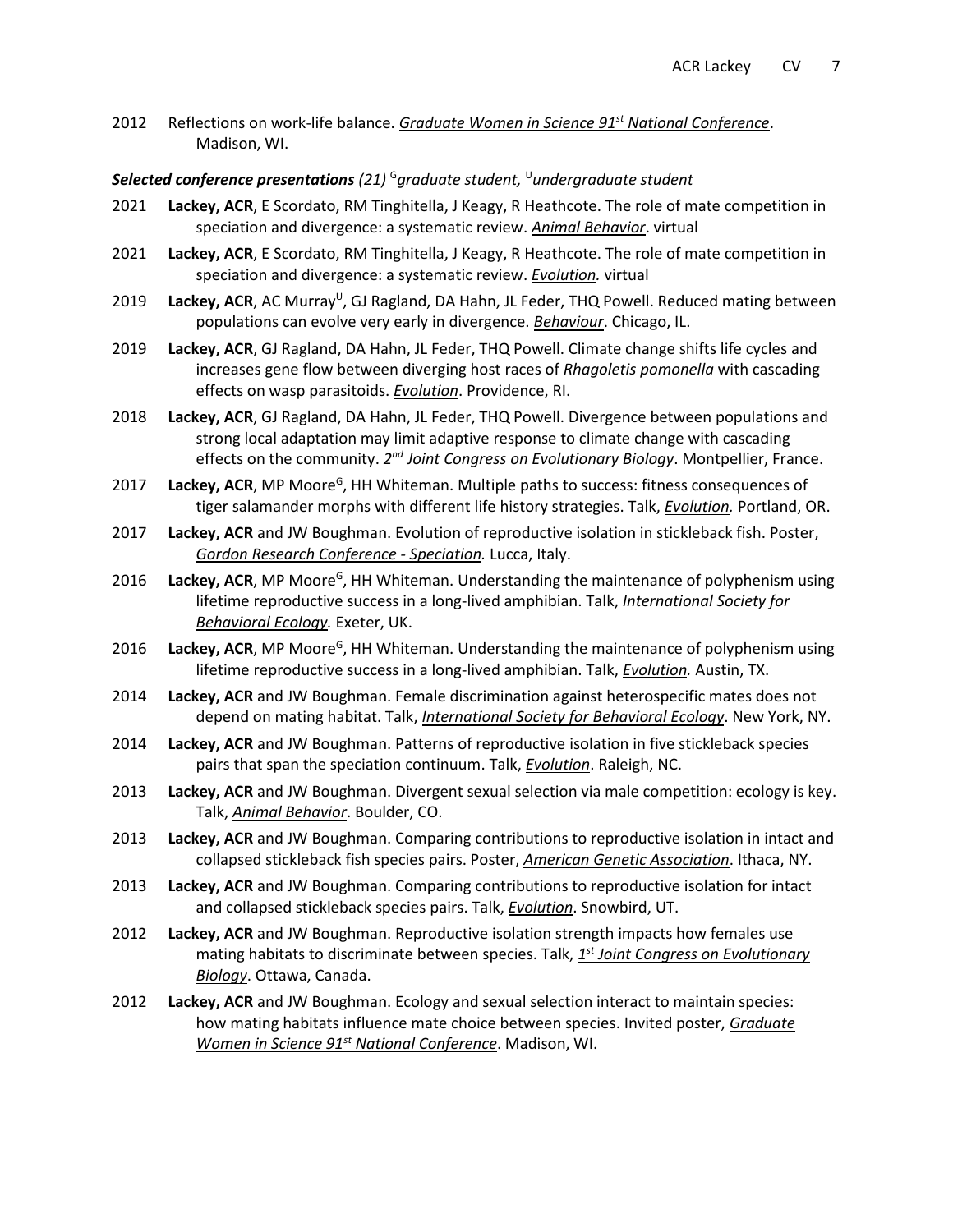- 2012 Ballew, N, **ACR Lackey**, E Schultheis, T Suwa, R Tinghitella, T Getty, and M Angle. Building longterm research projects and collaborations. Invited workshop, *Graduate STEM Fellows in K-12 Education Annual Meeting (GK-12)*. Washington D.C. (all authors contributed equally)
- 2011 **Lackey, ACR** and JW Boughman. Altered female mate choice: loss of reproductive isolation in a threespine stickleback species pair. Poster, *Animal Behavior*. Bloomington, IN.
- 2010 **Lackey, ACR** and JW Boughman. Impacts of changing habitats on male competition and reproductive isolation in stickleback fish. Poster, *Genetics and the Origin of Species: the continuing synthesis*. Ithaca, NY.
- 2010 **Lackey, ACR** and JW Boughman. Impacts of changing habitats on male competition and reproductive isolation in stickleback fish. Talk, *Evolution*. Portland, OR.
- 2009 **Lackey, ACR** and JW Boughman. Collapse of ecological speciation through hybridization: the breakdown of sexual isolation in a threespine stickleback species pair (*Gasterosteus* spp.). Poster, *12th Congress of the European Society for Evolutionary Biology*. Turin, Italy.

# **OUTREACH & DIVERSITY, EQUITY, & INCLUSION**

| 2021      | Weaving the Future of Animal Behavior for BIPOC scientists, Workshop for the<br>Animal Behavior Society Conference, two-day interactive seminar series on mentoring<br>and professional development, created of supportive peer networks centered around<br>scientists identifying as Black, Indigenous, and People of Color as well as their allies |
|-----------|------------------------------------------------------------------------------------------------------------------------------------------------------------------------------------------------------------------------------------------------------------------------------------------------------------------------------------------------------|
| 2020      | Black in Animal Behavior, Social Media Campaign on Twitter #BlackInAnimalBehavior                                                                                                                                                                                                                                                                    |
|           | showcasing Black scholarship, promoting networking & community engagement                                                                                                                                                                                                                                                                            |
|           | News: https://massivesci.com/notes/black-in-neuro-astro-chem-botanists-the-ivory-                                                                                                                                                                                                                                                                    |
|           | excellence/?utm_campaign=meetedgar&utm_medium=social&utm_source=meetedgar.com                                                                                                                                                                                                                                                                        |
| 2018      | <b>STEAMfest, Binghamton University</b>                                                                                                                                                                                                                                                                                                              |
| 2016      | K-12 'Data Nuggets' Facilitator & Contributor, NSF grant resulted in 11 data-driven                                                                                                                                                                                                                                                                  |
|           | worksheets that promote critical thinking and quantitative reasoning                                                                                                                                                                                                                                                                                 |
| 2013      | Guest Blogger, BEACON Center for Evolution in Action                                                                                                                                                                                                                                                                                                 |
| 2012      | Middle School Girls Math and Science Day Event Coordinator, Michigan St U                                                                                                                                                                                                                                                                            |
| 2012      | Darwin Discovery Day Presenter, Michigan St U                                                                                                                                                                                                                                                                                                        |
| 2011      | National Outreach and Scholarship Conference Participant, Michigan St U                                                                                                                                                                                                                                                                              |
| 2011      | K-12 'Data Nuggets' Contributor, Developed 2 educational worksheets from Ph.D. research                                                                                                                                                                                                                                                              |
| 2011      | Girls' Math and Science Day Presenter, Michigan St U                                                                                                                                                                                                                                                                                                 |
| 2007-2009 | Darwin Day Presenter, UW-Madison (3x)                                                                                                                                                                                                                                                                                                                |
| 2008      | Expanding Your Horizons Conference Presenter, UW-Madison                                                                                                                                                                                                                                                                                             |
|           | 2007-2008 Research Shadowing Mentor, UW-Madison (2x)                                                                                                                                                                                                                                                                                                 |
|           | 2004-2006 Informal Science Educator & Summer Science Camp Director North Carolina Museum of                                                                                                                                                                                                                                                          |

- 2004-2006 **Informal Science Educator & Summer Science Camp Director**, North Carolina Museum of Life & Science, Durham, NC
- 2003-2005 **Women's Leadership Coordinator**, Womentoring, UNC-Chapel Hill

## **PROFESSIONAL ACTIVITIES**

- 2021 **NSF grant panelist**
- 2021 **NSF grant panelist**
- 2019 **Speciation Genomics Course Participant**, Physalia Courses, Quebec City, Canada
- 2019 **Weaving the Future of Animal Behavior Participant** (professional development workshop), Animal Behavior Society, Pheonix, Arizona